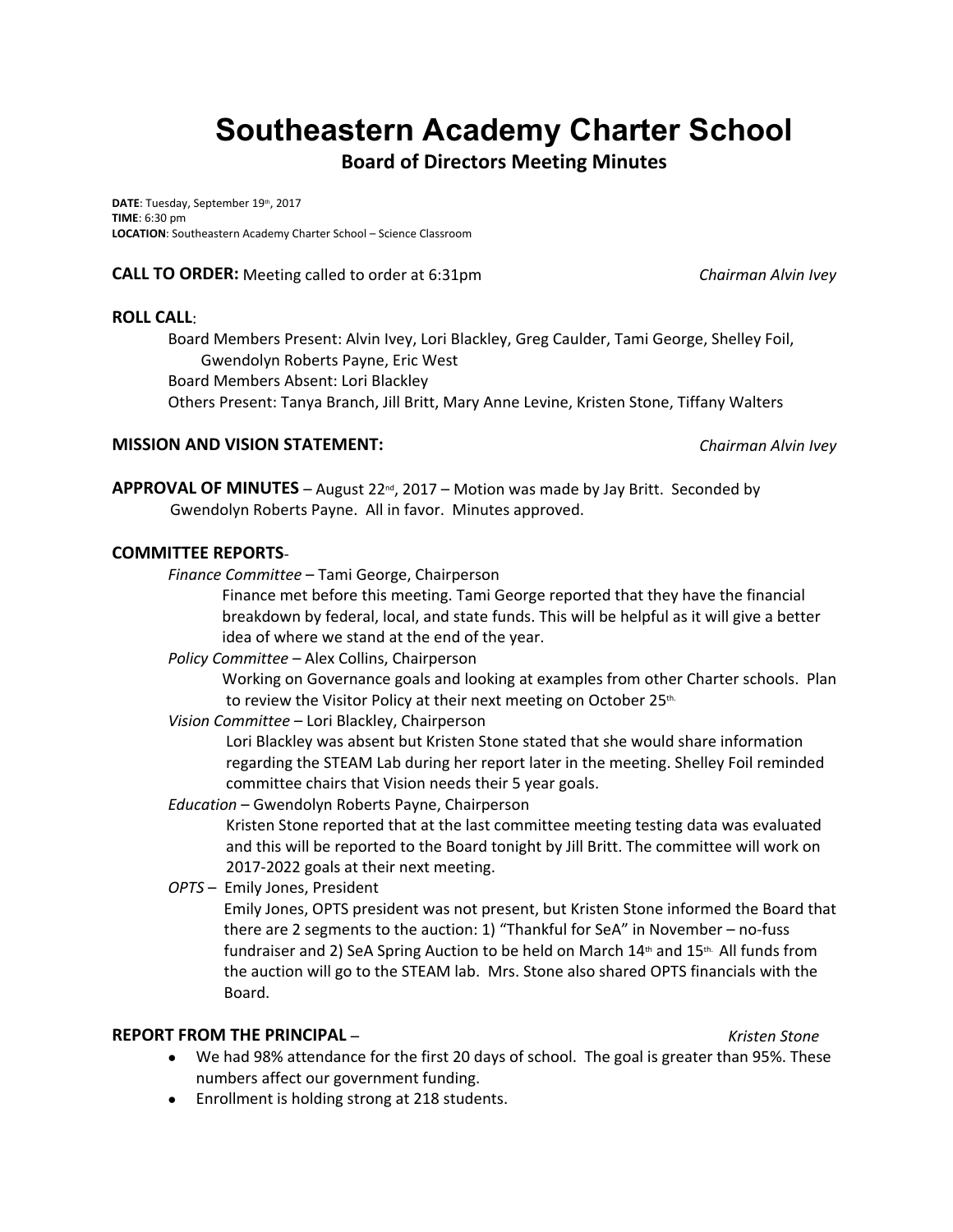The school has sent home 3 letters regarding tardies/early dismissals so far this year.

#### **STEAM LAB UPDATES** –

- Vision has a preliminary bid for the STEAM Lab of \$148,000.
- OPTS goal is to raise \$60,000.
- EMC has offered the school a loan for 10 years with 0% interest and 1% administration fee.
- Lori Blackley has contacted Mike McIntyre (and others) regarding grant writing assistance.
- Preliminary bid on used/refurbished modular unit that is approximately 1400 sq ft is \$72,000. A new modular unit ranges from \$140-150,000. The Board discussed some pros and cons of a used versus new modular unit as well as a stick built building. Gwendolyn Roberts Payne mentioned how a modular unit could be moved in case we expand the school and need the proposed space where the modular unit would go for something else. So far, Vision has been leaning towards a modular unit.
- Mrs. Stone asked about an engineer. Greg Caulder said an engineer site plan could run \$3,000 to 5,000.
- Modular or Stick built? If modular, then refurbished or new?
- **MOTION: Gwendolyn Roberts Payne made a motion that that Vision Committee report back with more detailed information and quotes before further decisions are made. Seconded by Alex Collins. All in favor. Motion carried.**
- Mrs. Stone also suggested that we hire a surveyor.
- Chairman, Alvin Ivey, asked Greg Caulder to make a presentation to the Board with more detailed quotes and information at the next Board meeting.

## **LOTTEREASE PROGRAM INFORMATION –**

- The lottery enrollment runs from the  $1<sup>st</sup>$  of February through the end of March. Parents would register/apply online. During the lottery, parents would be emailed/sent texts with updates and the results as they happen. The program removes human error on the schools end and significantly reduces personnel time.
- Cost? \$7.00 per person. For example, with 150 on the waiting list the expected cost would be \$1050 annually.
- There are currently 7 schools using this system.
- Mrs. Stone has contacted the Office of Charter Schools to inquire if they are aware of any issues with Lotterease. No problems so far to report but we may need to amend our charter depending on how the lottery is addressed in the charter.
- Training would need to begin at the start of December in order to be ready for the lottery in February.
- **MOTION: Gwendolyn Roberts Payne made a motion that the Board approve Kristen Stone's recommendation for the Lotterease program. Motion seconded by Alex Collins. All in favor. Motion carried.**

## **TESTING UPDATE –**

- Jill Britt distributed a 6 page handout detailing SeA's performance on 2016-17 EOGs.
- Mrs. Britt reported that SeA exceeded growth and is tied for  $210<sup>th</sup>$  place out of 2484 school statewide. SeA is in the 91% in the state of NC.
- SeA is 13<sup>th</sup> out of 275 schools and in the 95 percentile in the Sandhills Region.
- SeA is  $1<sup>st</sup>$  out of 9 Charter Schools in the Sandhill's Region.
- SeA is 2<sup>nd</sup> out of 22 Charter Schools in the Sandhill and Southeast Region.
- $\bullet$  SeA is 2<sup>nd</sup> out of 45 schools in Robeson County